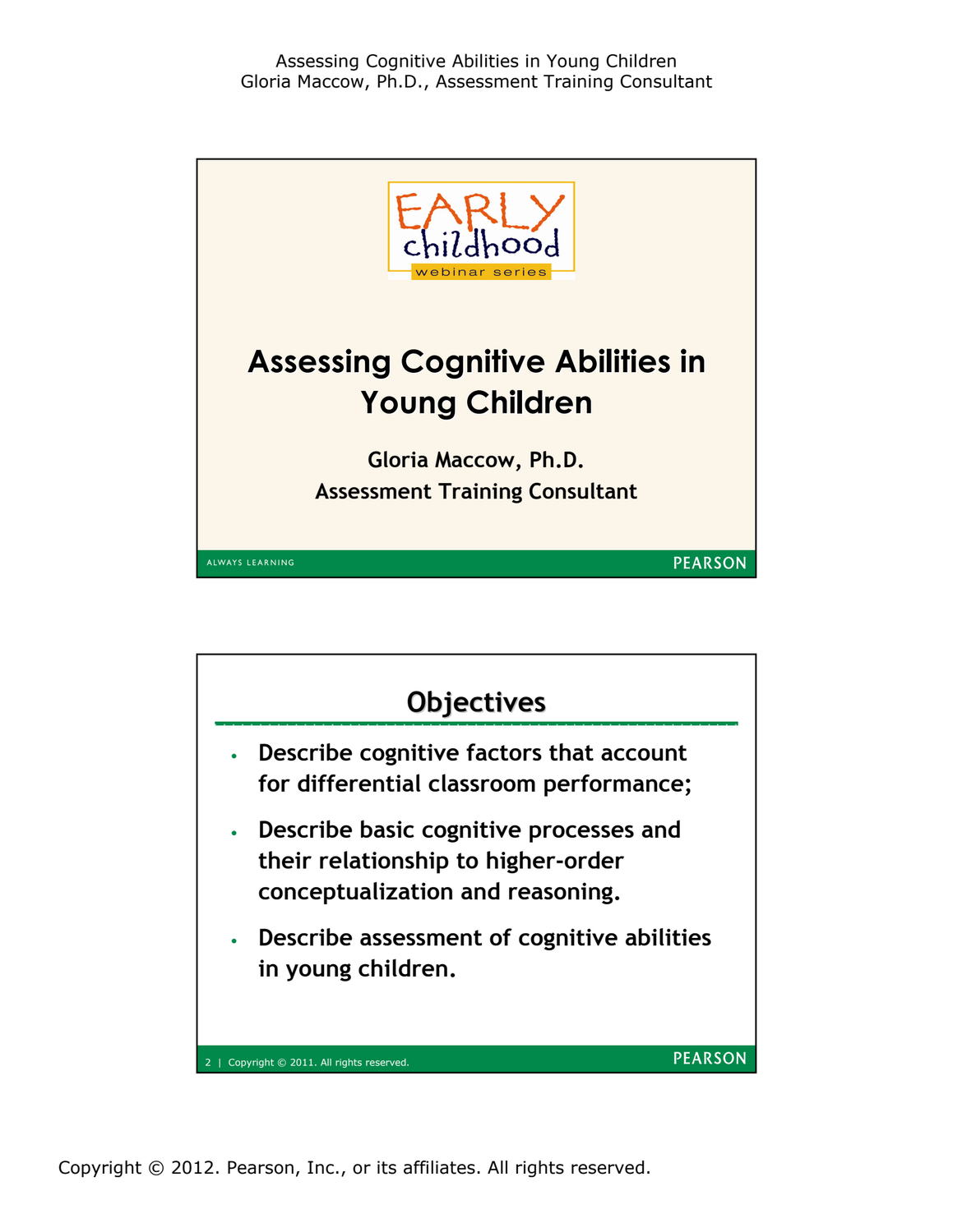

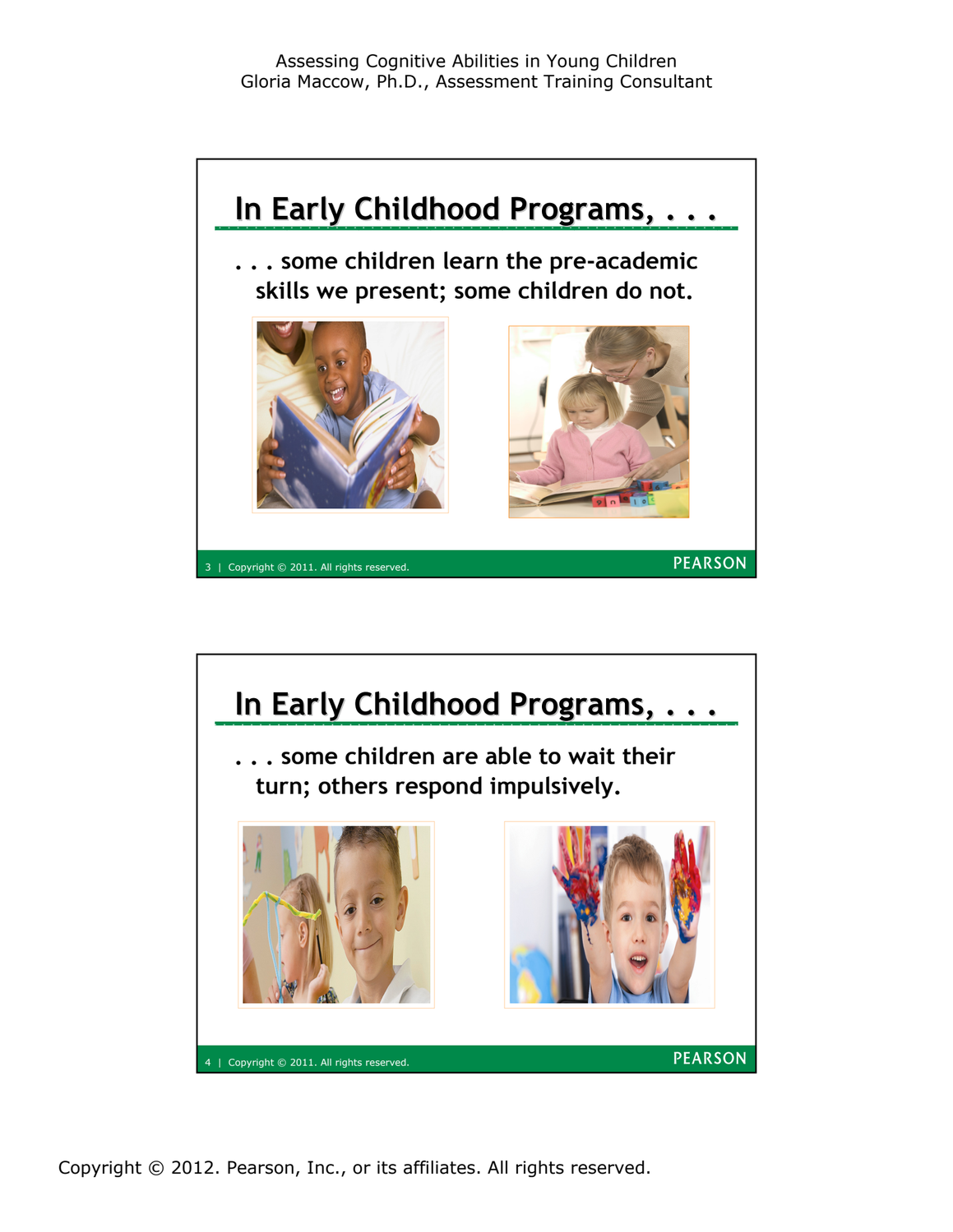

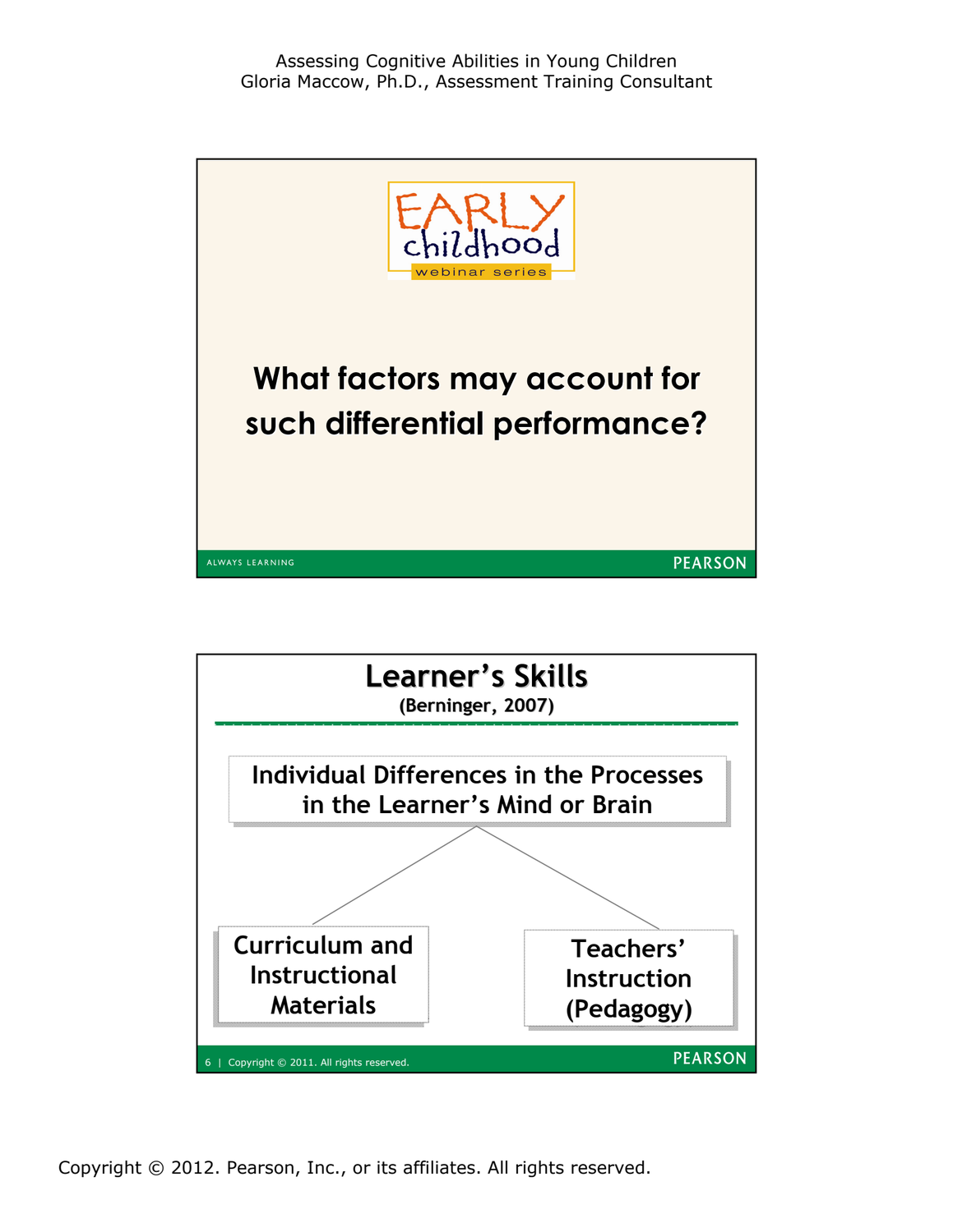

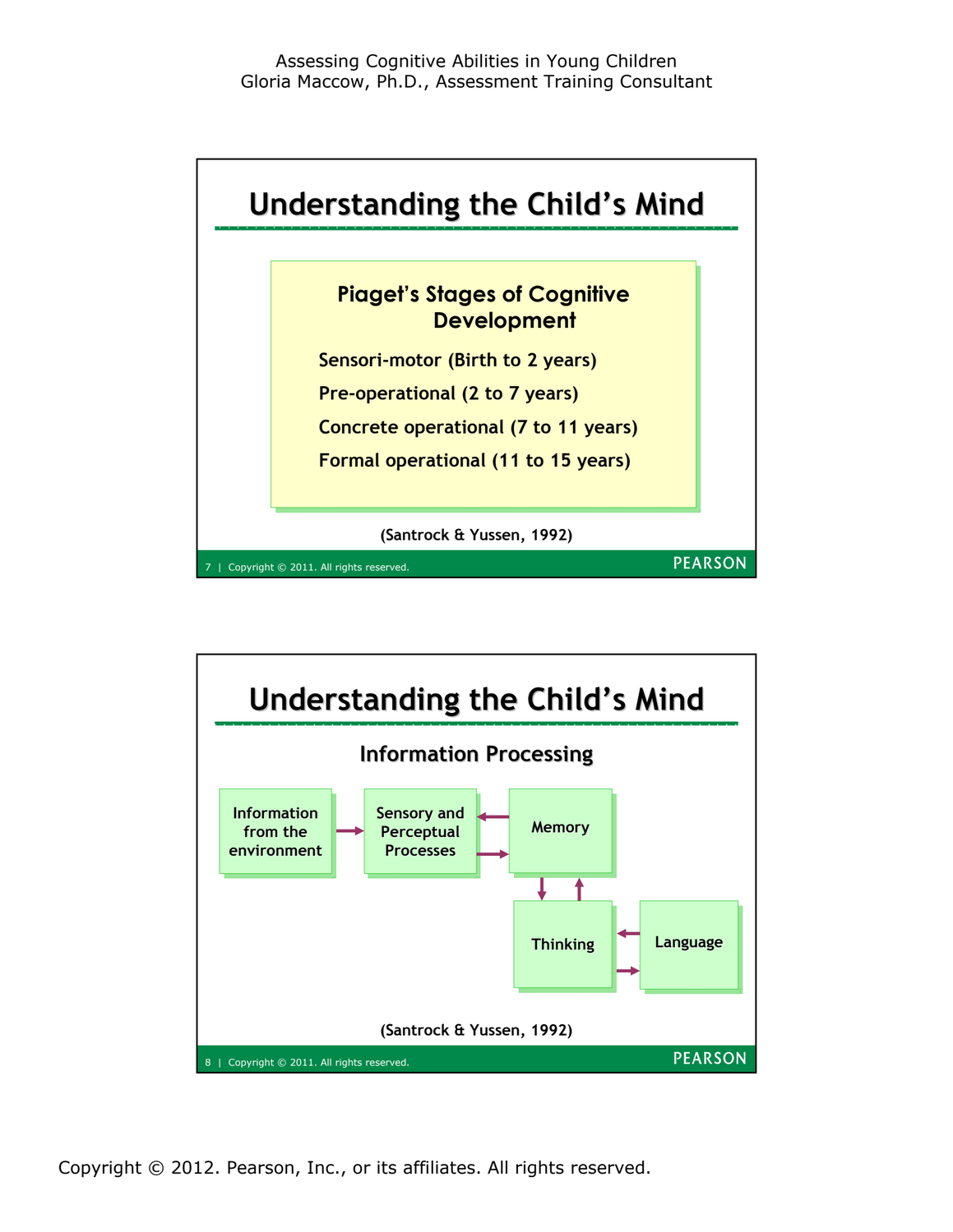

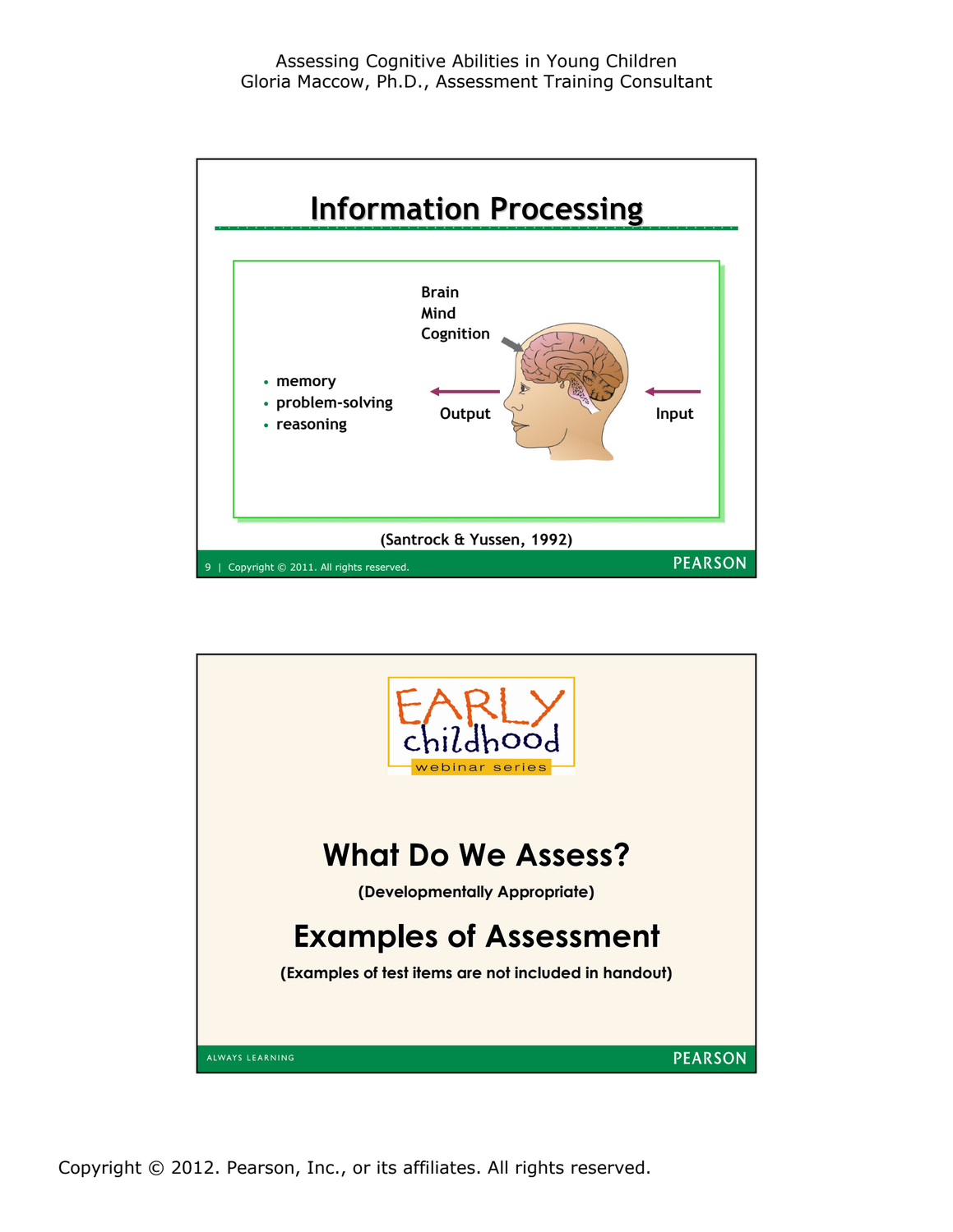

| <b>Sensory-Motor Functions</b><br>and Learning                                                                                                                                                                                                                                       |                                                                                                                                                                                                                                                      |  |  |  |  |
|--------------------------------------------------------------------------------------------------------------------------------------------------------------------------------------------------------------------------------------------------------------------------------------|------------------------------------------------------------------------------------------------------------------------------------------------------------------------------------------------------------------------------------------------------|--|--|--|--|
| <b>Input</b><br>Is the child able to see the<br>information? Is visual<br>acuity within normal<br>limits? What about visual<br>discrimination?<br>Is the child able to hear<br>the information? Is hearing<br>acuity within normal<br>limits? What about<br>auditory discrimination? | <b>Output</b><br>Is the child able to respond<br>$\bullet$<br>in writing? Are fine motor<br>abilities within normal<br>limits?<br>Is the child able to respond<br>$\bullet$<br>orally? Are language<br>production abilities within<br>normal limits? |  |  |  |  |
| <b>PEARSON</b><br>Copyright © 2011. All rights reserved.                                                                                                                                                                                                                             |                                                                                                                                                                                                                                                      |  |  |  |  |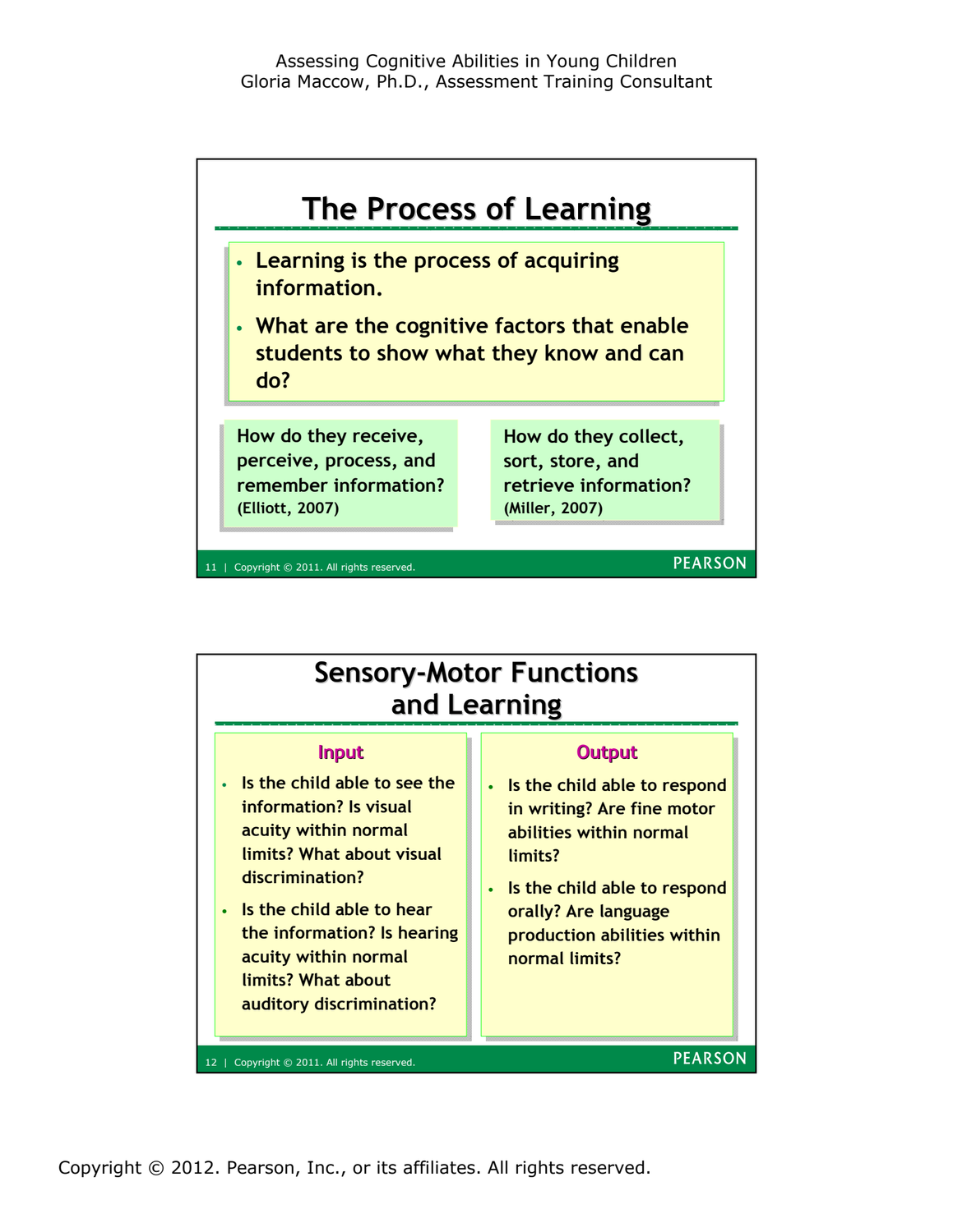

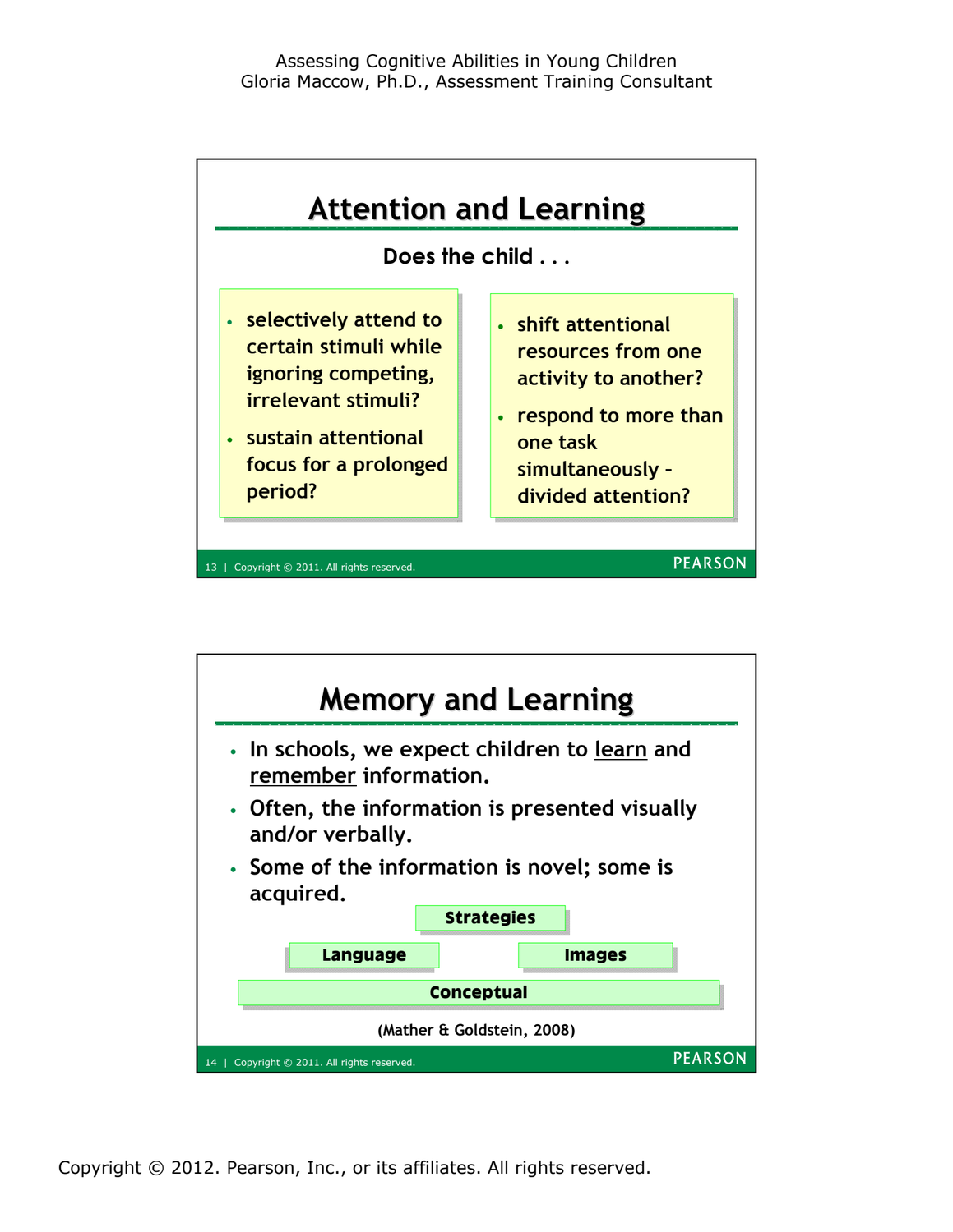

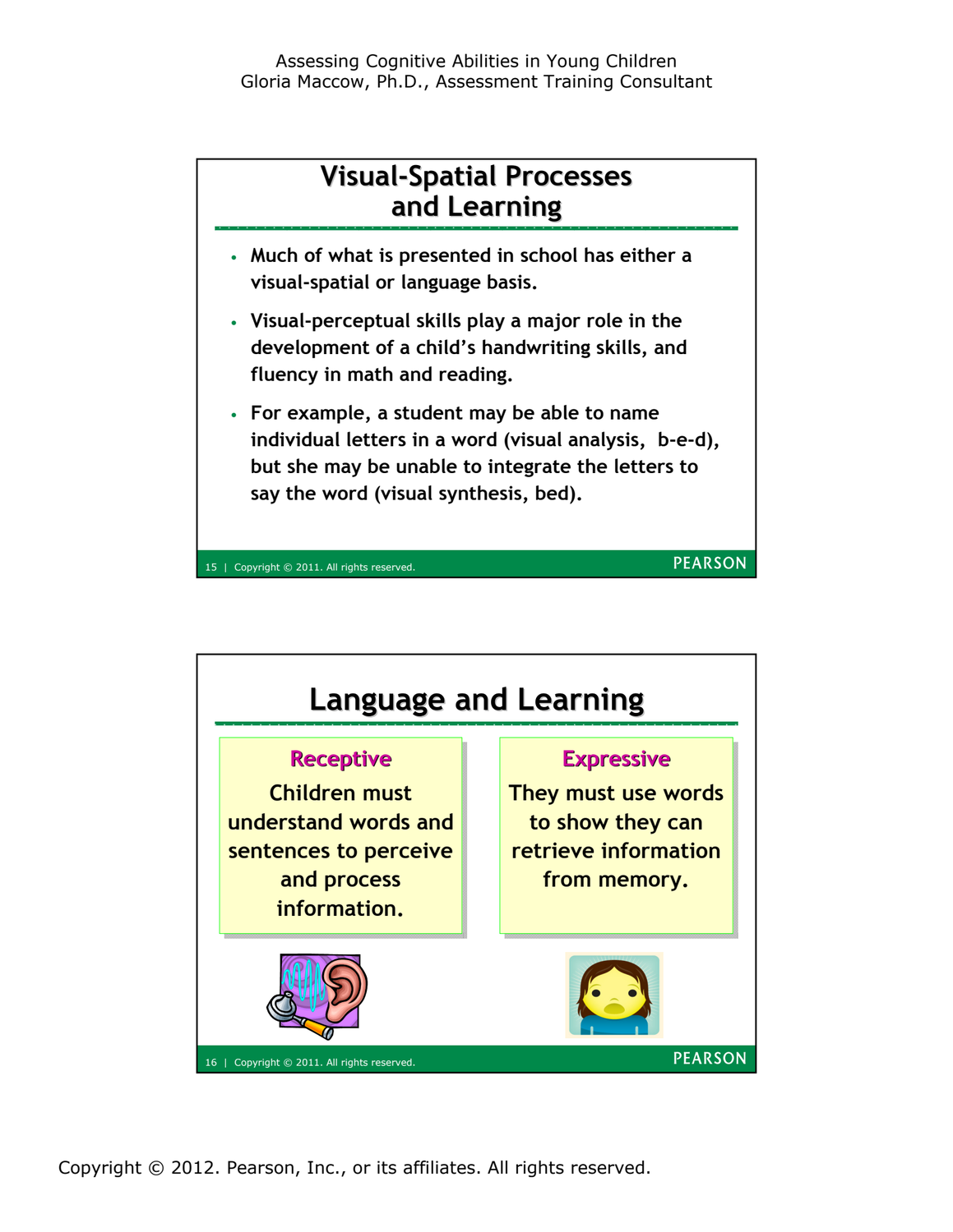

| <b>Process of Learning and</b><br>Remembering |                  |                                                                                                                                                                                          |                 |                |  |
|-----------------------------------------------|------------------|------------------------------------------------------------------------------------------------------------------------------------------------------------------------------------------|-----------------|----------------|--|
|                                               | <b>Encoding</b>  | External information is transformed into<br>mental representations or memories and<br>stored in STM.<br>Information from immediate memory is<br>solidified into long-term memory stores. |                 |                |  |
|                                               | Consolidation    |                                                                                                                                                                                          |                 |                |  |
|                                               | <b>Retrieval</b> | Information is brought into conscious<br>awareness.                                                                                                                                      |                 |                |  |
|                                               | <b>Immediate</b> | <b>Delayed</b>                                                                                                                                                                           | <b>Semantic</b> | <b>Working</b> |  |
| Copyright © 2011. All rights reserved.<br>18  |                  |                                                                                                                                                                                          | PEARSON         |                |  |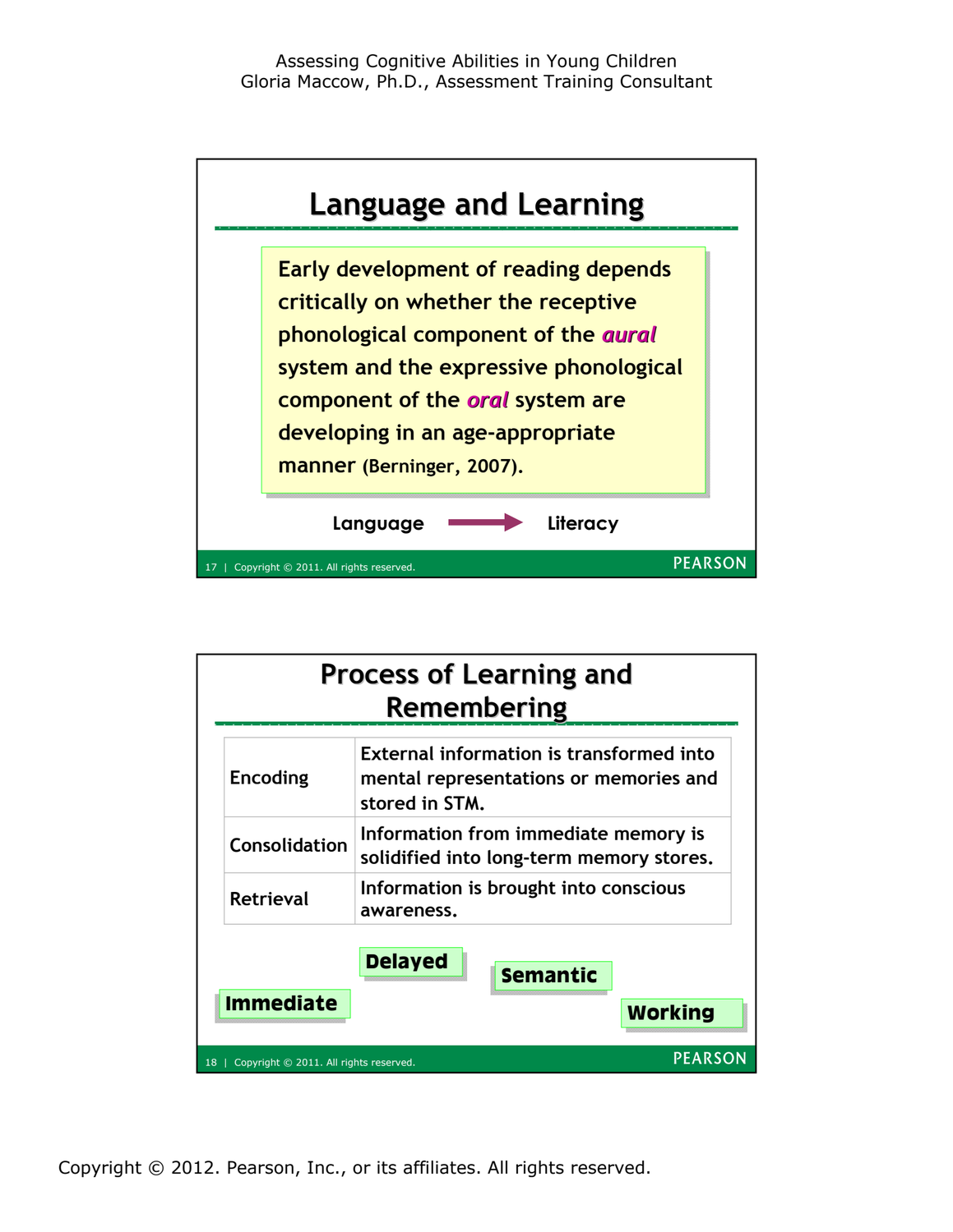

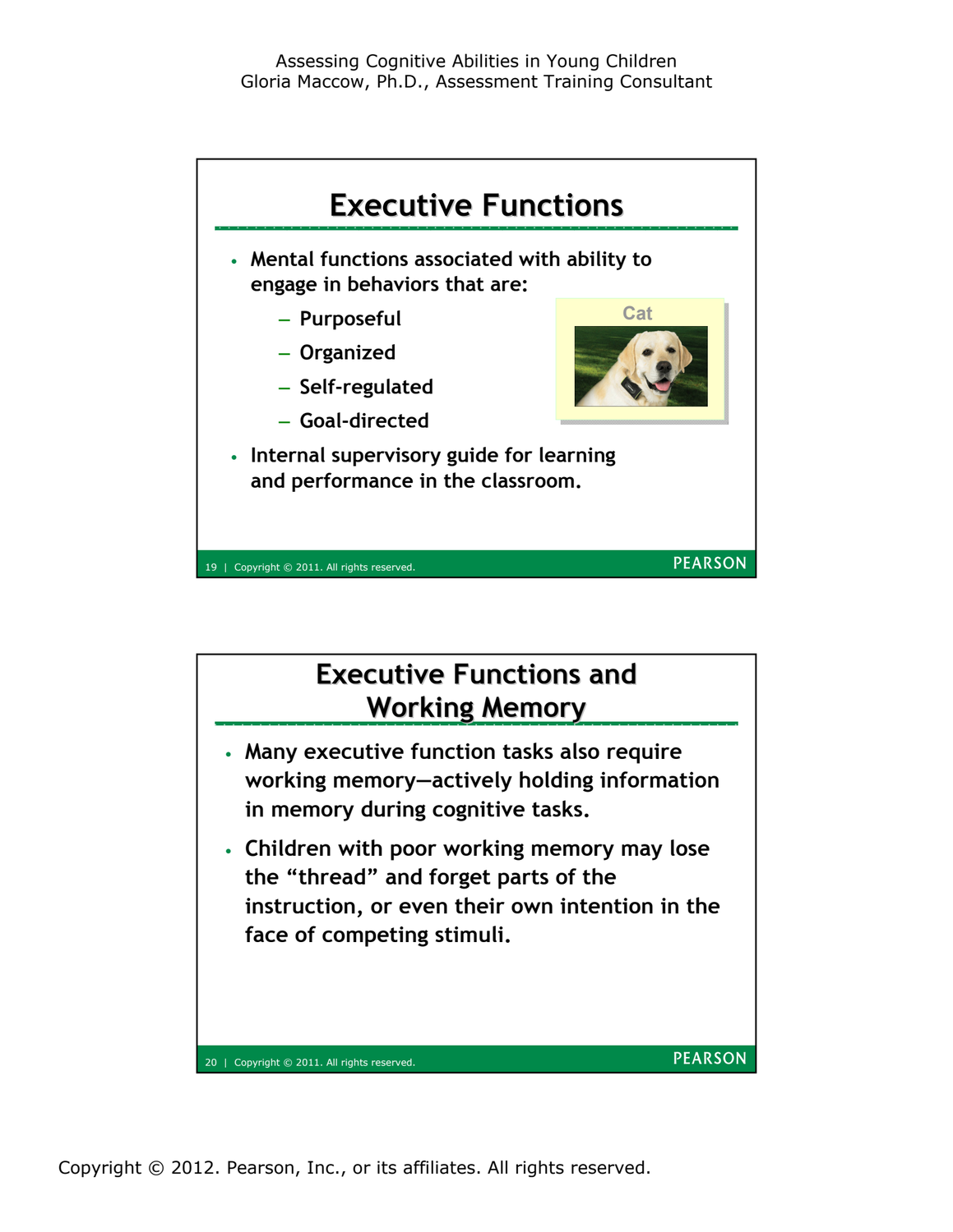

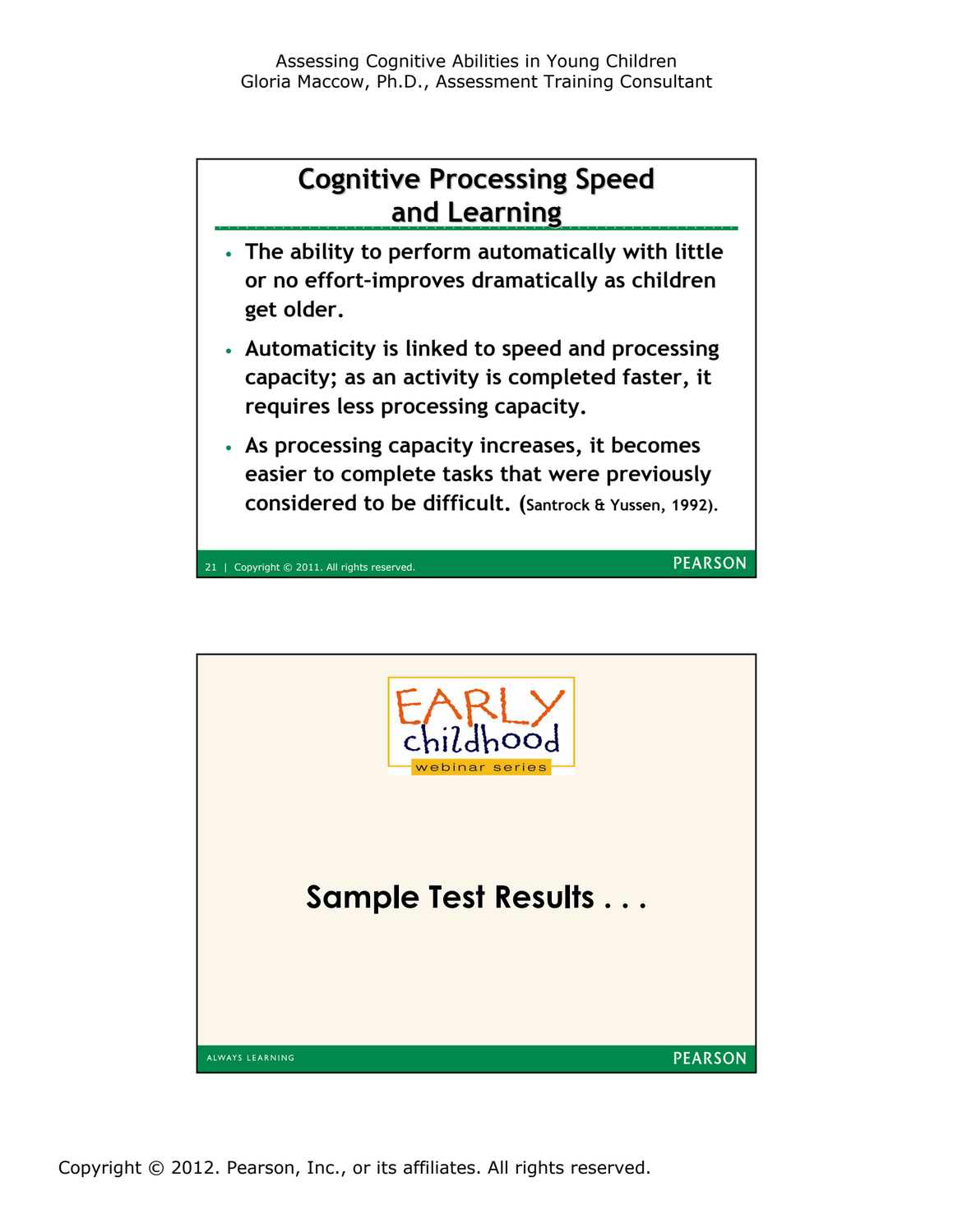## Assessing Cognitive Abilities in Young Children Gloria Maccow, Ph.D., Assessment Training Consultant



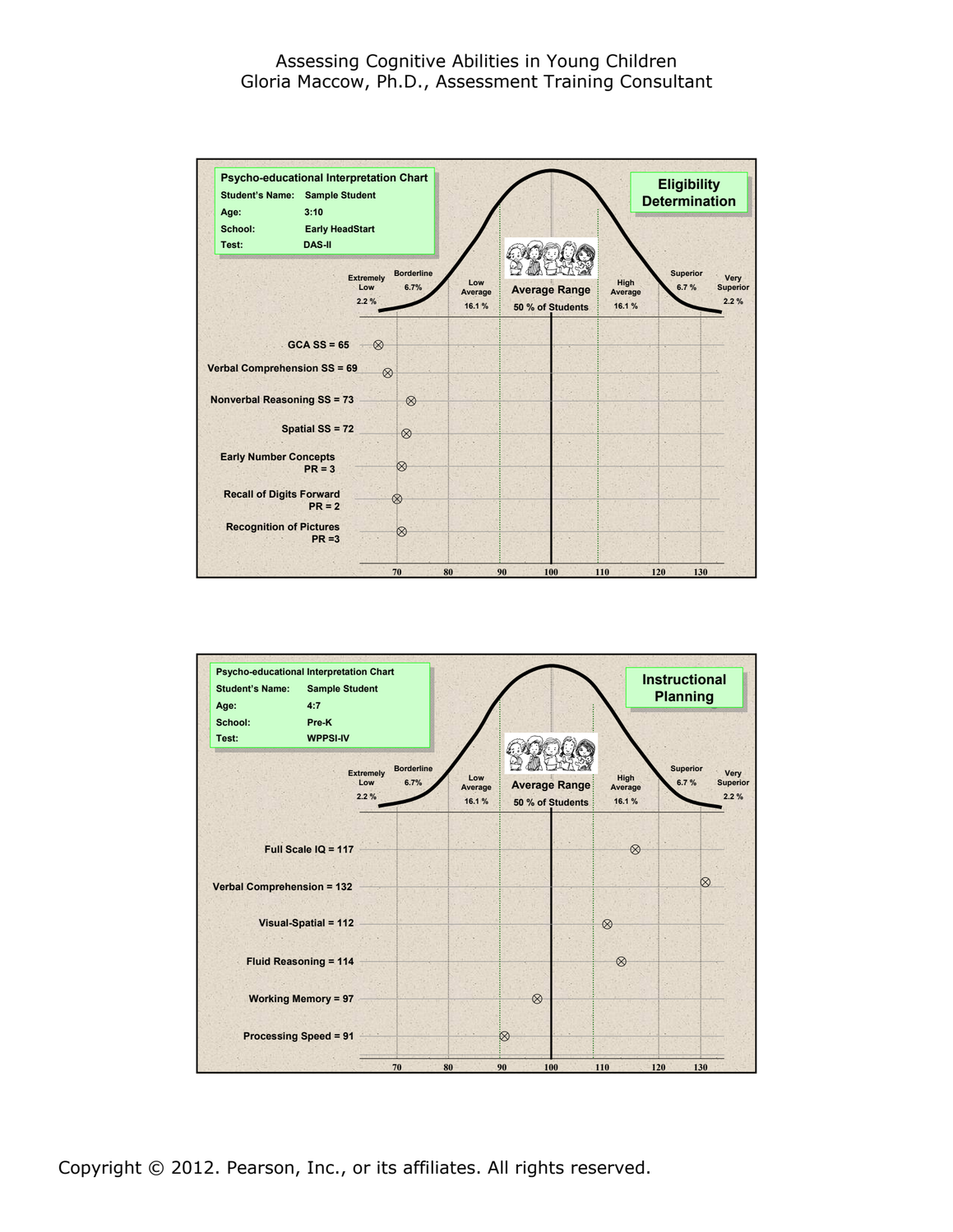

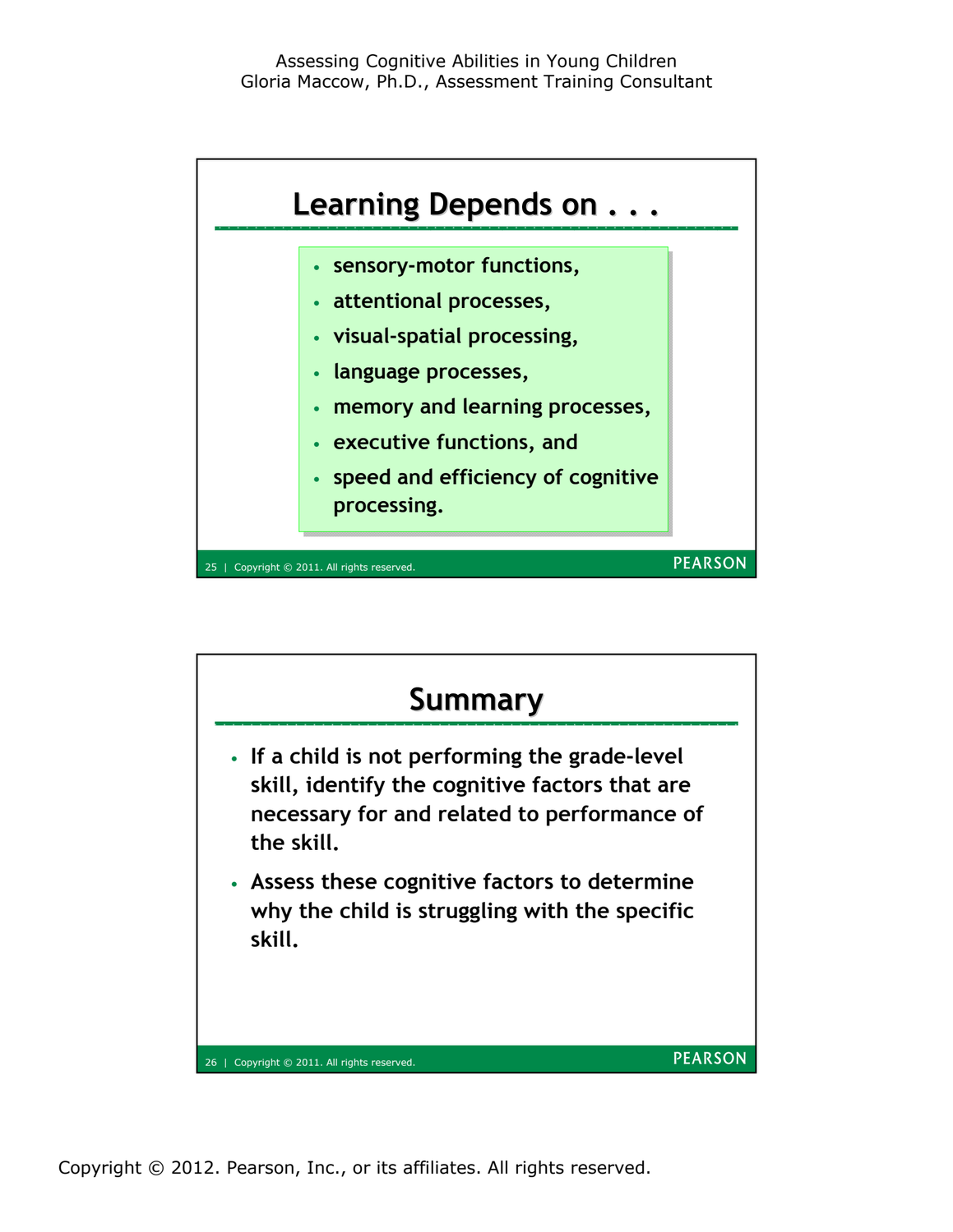